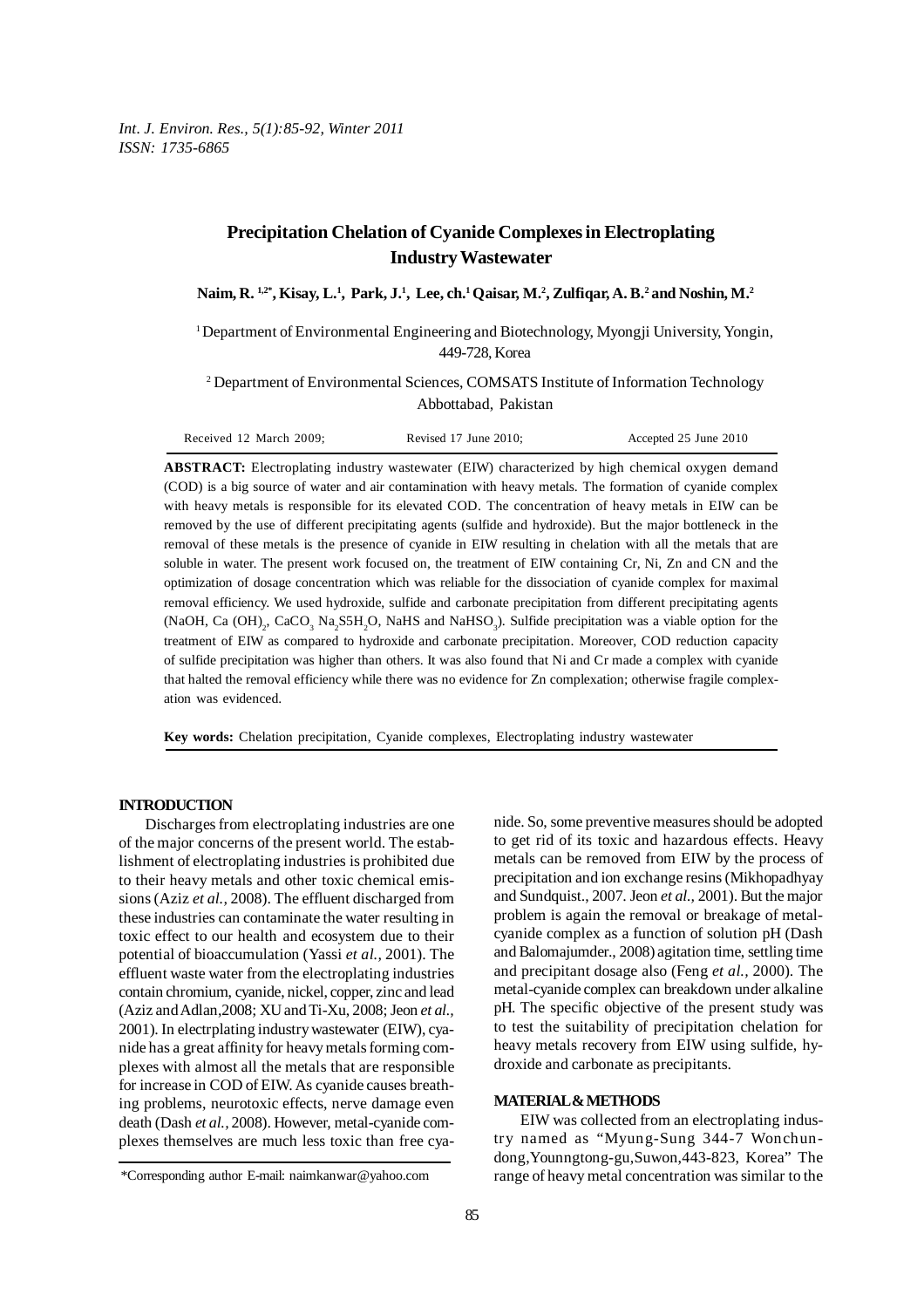previous reports/studies of waste water. Based on previous studies, it was found that most of the electroplating industries have the metal concentration in the range of 100-200 mg/L in their effluent water (Jeon *et al.,* 2001; Anon., 1980).

All the chemicals used for the study were of analytical grade. The stock solutions were made in distilled water and their pH was adjusted by adding  $0.1M H_2SO_4$ or 0.1M NaOH. As most of the electroplating industries possess Cr, Ni, Zn and cyanide, we prepared the stock solution of Cr, Ni, Zn and cyanide by using the chemicals (98% pure)  $\text{Cr}_2\text{O}_6$ , NiNO<sub>3</sub>6H<sub>2</sub>O ZnSO<sub>4</sub>7H<sub>2</sub>O, NaCN respectively. The composition of target EIW solution was Cr 200 mg/L, Ni 200 mg/L, Zn 100 mg/L and cyanide as 150 mg/L. All the experiments were conducted at an ambient temperature of 25°C. A cylindrical batch reactor was used with a working volume of 1L. Various doses of precipitants were used according to the requirements. The chemicals were thoroughly mixed for 15 minutes by using a magnetic stirrer with 200-300 rpm. After the process of precipitation the solution was passed through a filter with a pore size of 0.45micrometer for heavy metal determination.

After the precipitation experiment, solution was analyzed by "Atomic Absorption Spectrophotometer" for the detection of heavy metals concentration. The COD was measured according to standard methods (APHA, 2005).

#### **RESULTS & DISCUSSION**

Initially, the mixing time of the EIW with precipitant was optimized that was 10-15 minutes for each experiment. In hydroxide precipitation, we used two precipitating agents like NaOH and lime in the presence and absence of cyanide in order to compare their removal efficiency and the optimum dosage required for the maximum removal of heavy metals. Moreover, the effect of cyanide was also the point of concern. As cyanide has detrimental effects on removal efficiency, by its complexation with metals that are soluble in nature. When we conducted the experiment using NaOH (in the absence of cyanide), it was found that 400mg/L dosage of NaOH was high enough to give about 99% removal of Ni and Zn while Cr shows a removal of 66% . The pH at this dosage was 10-11.5. It was also observed that chromium showed amphoteric behavior, as its removal decreased with increasing doses of soda ash. While, in the presence of cyanide Zn, Ni and Cr removed up to 99%, 86% and 36% respectively at the dosage of 500 mg/L of NaOH. It was observed that the Ni removal retarded when NaOH dosage was added, even though the removal reached 44% with a NaOH dosage of 700mg/L. While the removal of Cr increased from 13 to 36% at the same dosage (Fig1a& b). It implied that, the cyanide did not make a complex with Zn or this complex broke at this dosage while Ni formed a complex with cyanide that could breakdown at low dosage or slightly alkaline pH and this complex got its strength with an increasing concentration of NaOH resulting in decreased removal efficiency. In case of Cr, the existence of this cyanide complex was observed but it breaks down at increased dosage. So, we have to use some other means to remove remaining Cr in the presence of cyanide that can be "ion exchanged" for further polishing of EIW.

The use of lime has advantage over caustic soda due to its lower cost and its production of higher settled sludge with high dewatering capacity (Beasley and Glass., 1998; Aziz and Smith., 1992). So, we were interested to have a look at lime precipitation and to optimize its various parameters as like caustic precipitation in the absence and presence of cyanide. When we used lime, it showed 99% removal of Cr, Ni and Zn with an optimum dosage of 600mg/L and the pH at this dosage was in the range of 9-10. Here again we observed that Cr showed amphoteric phenomenon regarding its removal , as it showed 76% , 55% and 100% removal with a dose of 200, 400 and 600mg/L, respectively. So, we concluded that the Cr removal was pH dependent, as lime dosage was responsible for the change in solution pH. In the presence of cyanide, lime addition caused removal of Ni and Zn very successfully (99- 100%) at dose of 600 mg/L . But in case of Cr the removal efficiency was quite low i.e. 71% only while Ni again comes into t solution if we increase the dosage up to 800mg/L (Fig 2a&b).

If we compare both of the precipitating agents, it can be concluded that lime precipitation is more effective than that of caustic precipitation, as it gives higher removal efficiency of Zn , Ni, and Cr as well , but the dosage required is more (600mg/L ) than other (i.e. 200mg/L ). Secondly, it was seen that Cr and Ni make a complex with CN that is pH sensitive phenomenon while Zn does not make any complex; additionally, lime removes Ni even in the presence of cyanide. But its amphoteric ability also appears in lime precipitation. In hydroxide precipitation process, the COD reduced in the range of 800-900 to 400-450 mg/L by the use of lime and caustic.

Various researchers have reported that lime stone is also a potential candidate for the removal of heavy metals from most of the industrial waste water (Aziz *et*  $al., 2008$ ). In our experiment we used  $CaCO<sub>3</sub>$  for the treatment of our target waste water, CaCO<sub>3</sub> resulted in a maximum removal efficiency of 46% , 15% and 16% for Cr , Ni and Zn respectively even though in the absence of cyanide (Fig. 3). Moreover, the dosage required is quite high as compared to caustic and lime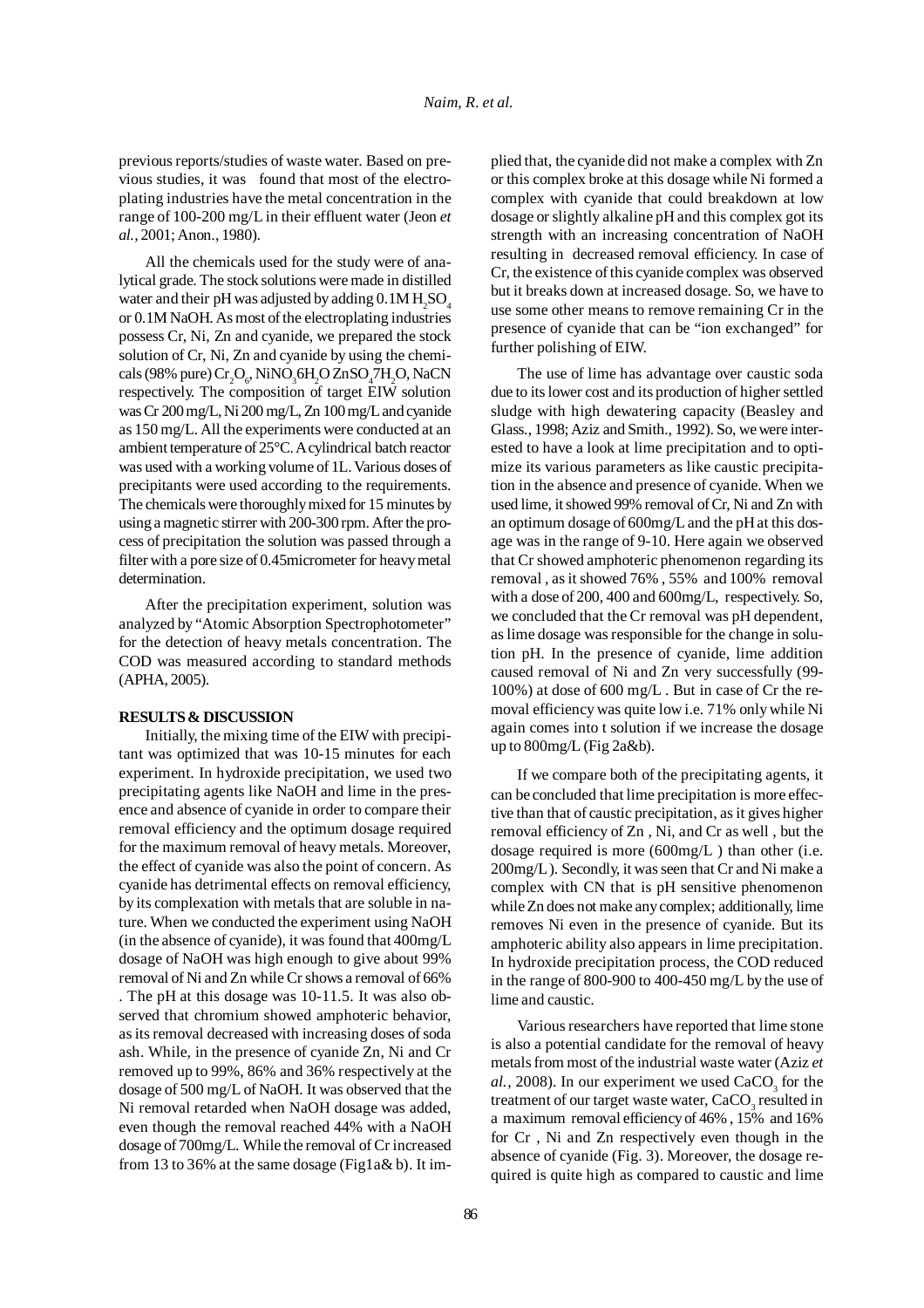

**Fig. 1. Hydroxide precipitation with NaOH**

precipitation resulting, increase in pH of effluent waste and sludge volume also. So, we concluded that lime stone was not a better choice for the treatment of EIW possessing heavy metals like Ni, Zn and Cr. Fig. 4 shows that in the absence of cyanide Cr can be removed up to 82% while Zn and Ni up to 20 and 12% only .The pH of the solution after this treatment was in the range of 5-6. In the presence of cyanide this chemical showed very effective and interesting results, that is it removed all the Cr and Ni at the dosage of 800mg/ L while Zn was completely removed at 1200mg/L concentration. An important finding in this treatment may be that sulfide precipitation i.e.  $\text{Na}_2\text{S}5\text{H}_2\text{O}$  may be more

beneficial than hydroxide or limestone precipitation. As in the presence of this precipitating agent the chelation of CN- with other chemicals dissociates completely and makes insoluble compounds. But the limiting factor to use this kind of technique is that, the dosage required in this experiment is high enough that will cause high sludge volume. The pH value of this effluent was 5-6.

NaHS was used as a precipitating agent by the addition of sulphuric acid to keep the pH value less than 3. In the absence of cyanide a complete removal of all the metals including Cr was obtained with a dosage of about 800 mg/L. While in the presence of cya-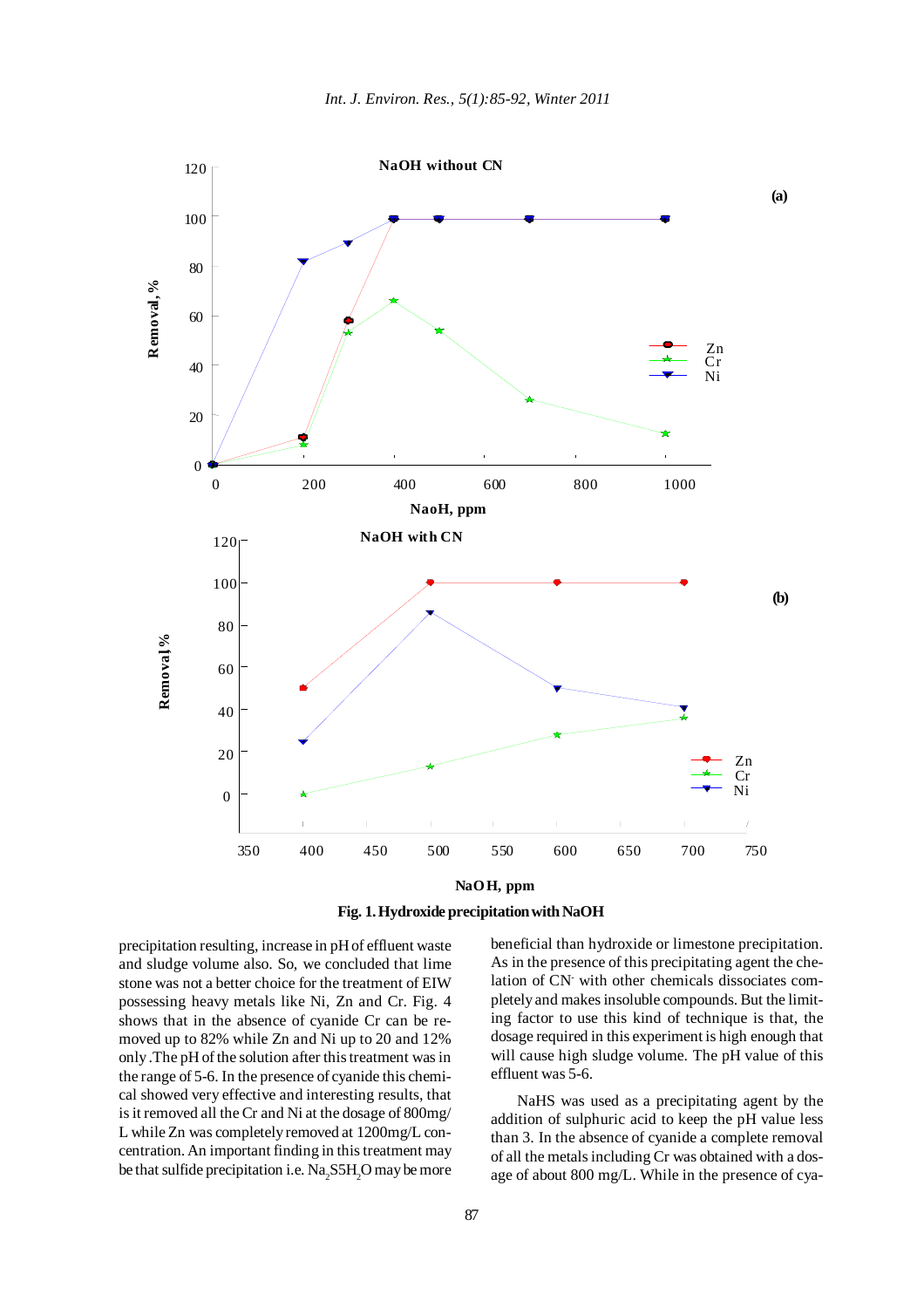

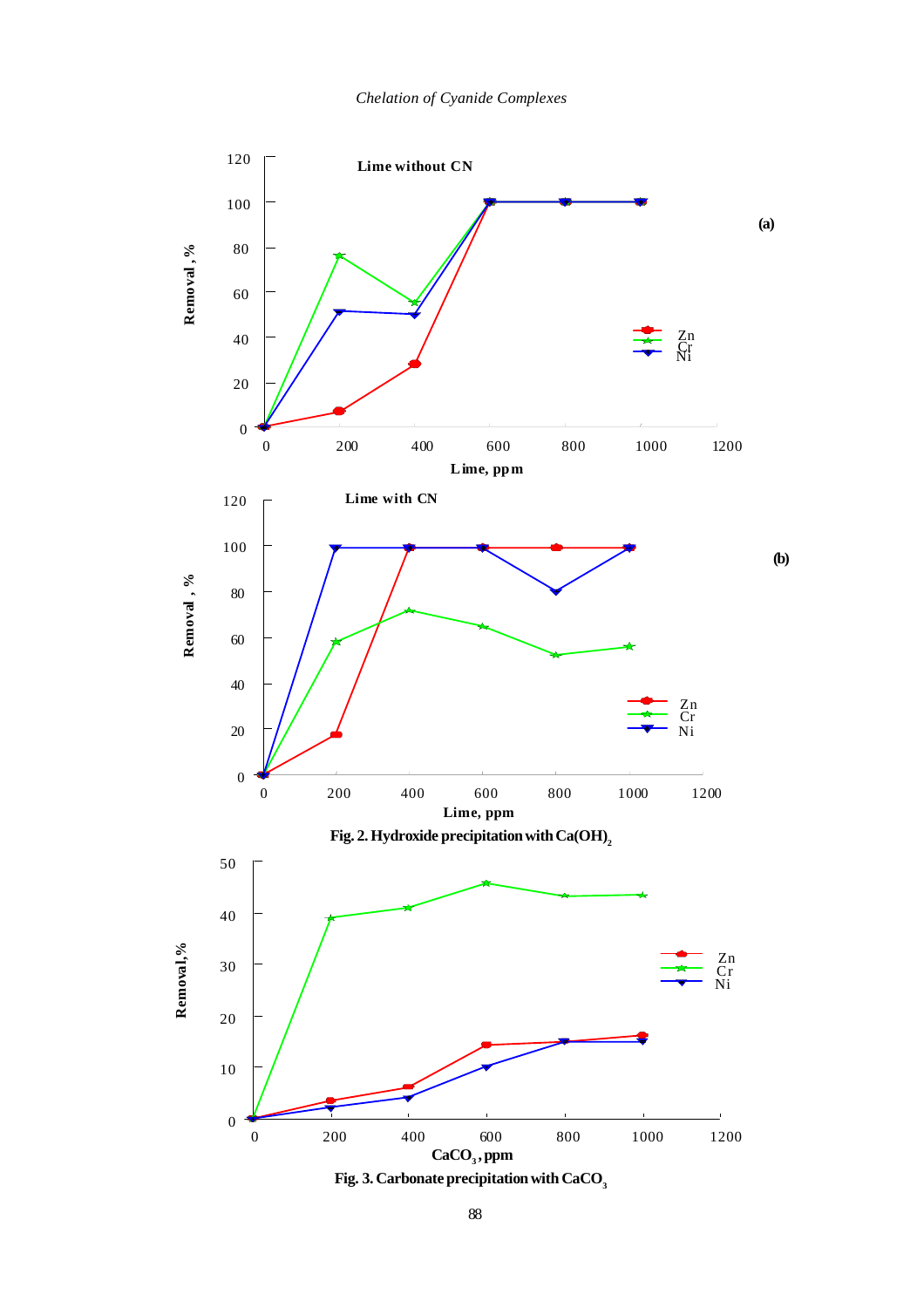



nide there was the complete removal of Zn and Cr but Ni could be removed up to 94% and Ni again released into the solution with increase in dosage (Fig 5a&b). Here we can see that sulfide precipitation is quite satisfactory technique for the breakage of cyanide-metal complexes. The pH of the solution after this treatment was about 4.The removal of heavy metals by the use of  $\mathrm{NaHSO}_{_3}$  was done with the addition of lime, as it is

a precipitating agent and it maintains the pH of the medium in alkaline range. In the absence of cyanide there was complete removal of all the metals at an optimum dose of 800 mg/L.When the cyanide was present in the solution, the removal efficiency of this agent halted. It removed Ni up to 99% at a dosage of about 400-500mg/L, but at this concentration there was only 70-80% removal of Cr and Zn. Cr and Zn removed at a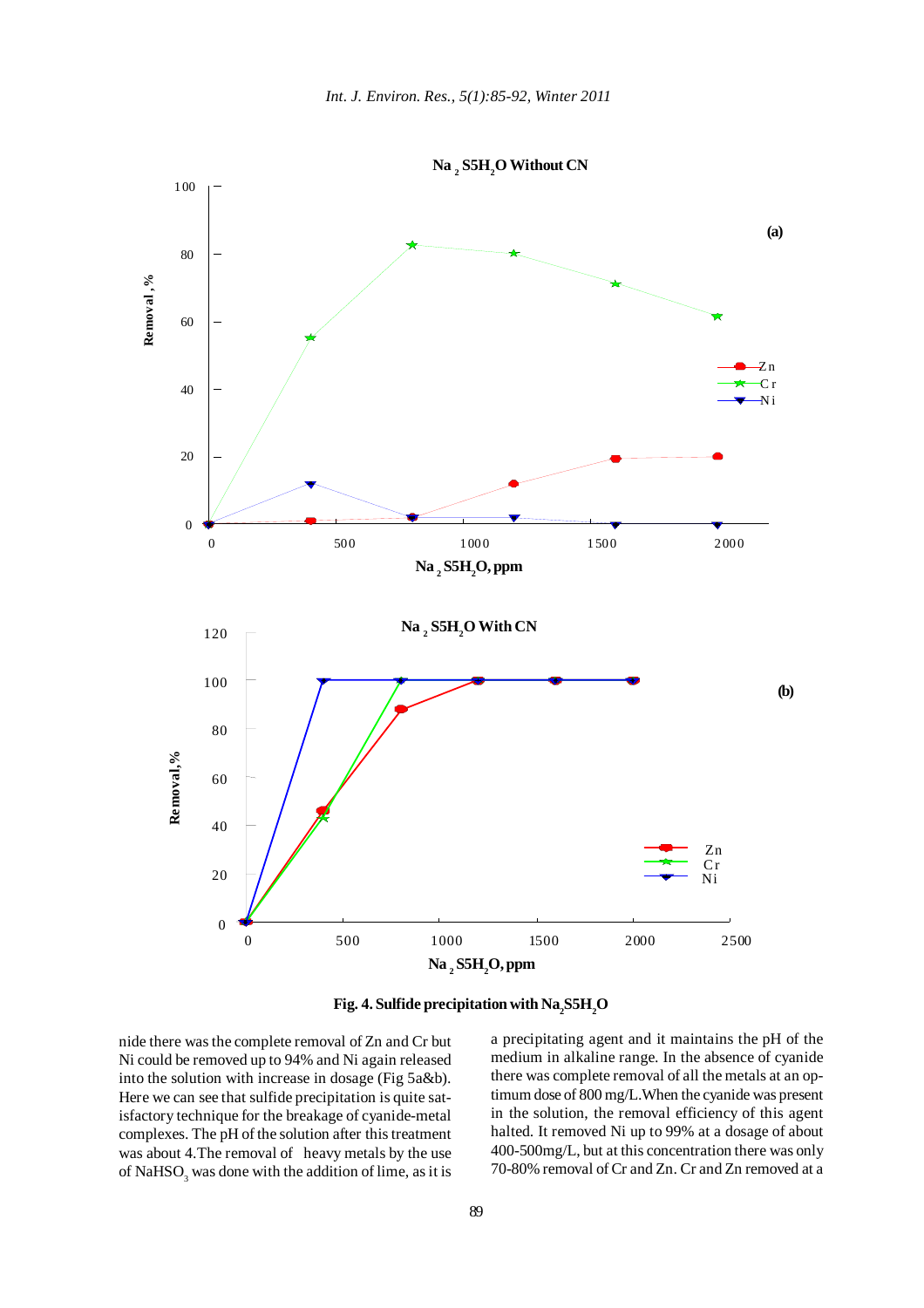*Naim, R. et al.*



**Fig. 5. Sulfide precipitation with NaHS**

dosage of 800mg/L, additionally Ni comes into the solution with increased dose of  $\mathrm{NaHSO}_{_3}$  due to the reason that it may form complex with cyanide that is soluble in water (at which Zn and Cr is removed) (Fig 6a&b). So, it is not possible to remove all the metals at a single dosage. In sulfide precipitation COD of the waste water was reduced up to the level of 310 mg/L. Sulfide precipitation is also capable to remove metals from waste water (Bhattacharyya *et al.,* 1981; Larson *et al.,* 1976). Sulfide precipitation generates high level of sludge solids, but the problem with this kind of precipitation results in the emission of sulfide gases which are toxic to health as well as produce bad smell.

In our experiment, we used hydroxide and sulfide precipitation to remove heavy metals; it was found that, the presence of cyanide in the solution was a major bottleneck towards the removal of heavy metals (Ni, Cr, and Zn). Among these heavy metals, only nickel formed a chelate with cyanide i.e. [Ni  $(CN)4$ ]<sup>-2</sup>, while other metals precipitated easily in the form of their hydroxides or sulfides at certain pH value. Two most com-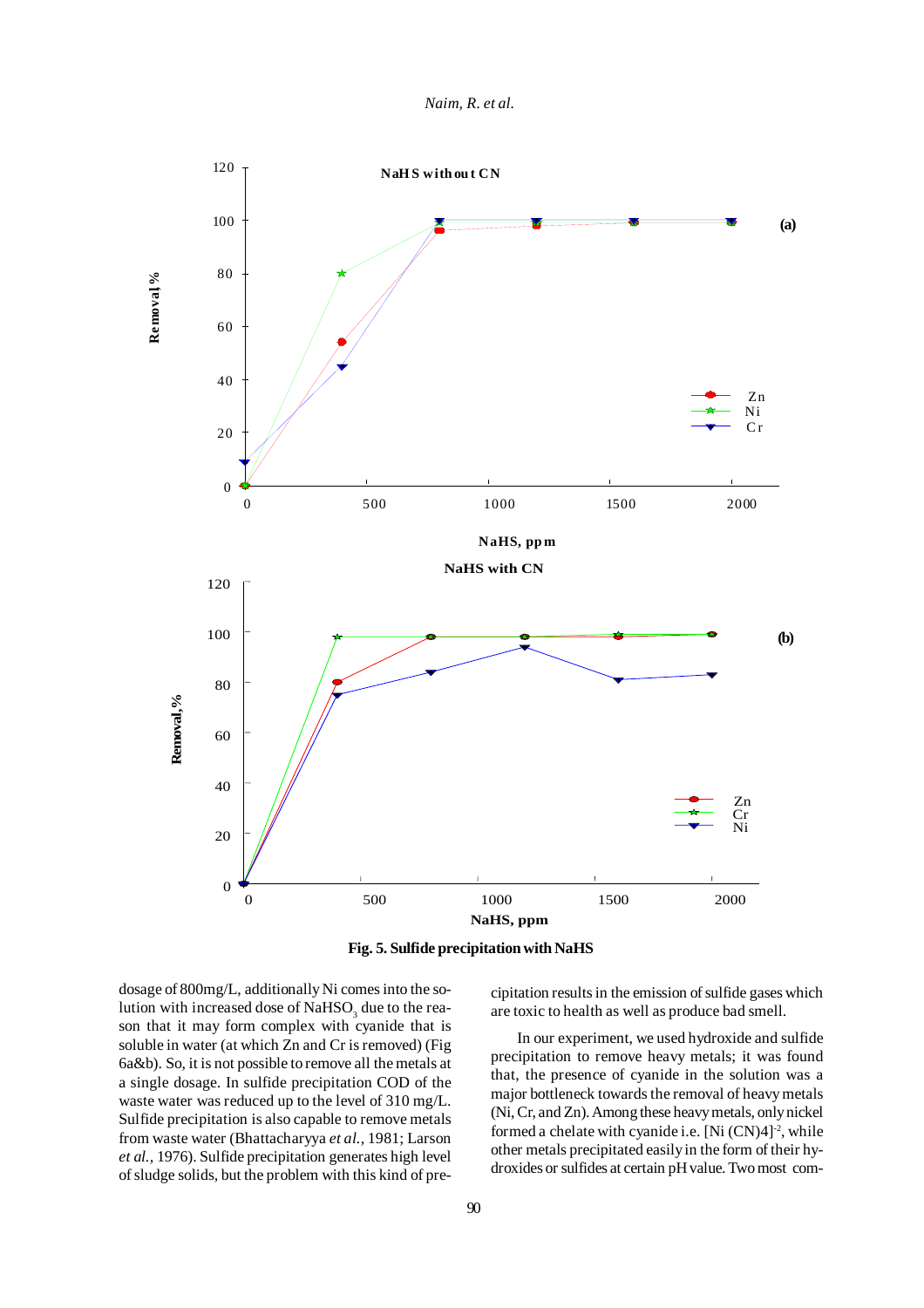



mon alkalis, caustic soda and lime were used for the formation of insoluble hydroxides. Lime has advantage over caustic soda of lower per unit cost for neutralizing capacity; further the settled sludge from the lime treatment was higher in solids content and much easy to dewater (Beasley *et al.,* 1998). By the use of sulfide precipitation, a high level of metal insolubility was achieved (Cheremisionoff, 1995) but it generated large volume of sludge as compared to hydroxides. In our experiment, we optimized the conditions (dosage

mg/L, pH, mixing time) for different precipitating agent (hydroxide, carbonate and sulfide) like NaOH, Ca(OH), ,  $\text{Na}_2\text{S}$  , NaHS and NaHSO<sub>3</sub>. Calcium carbonate is also an alternative and potential candidate for metal removal with low price and smaller sludge volume but comparatively low removal efficiency (Feng *et al.,* 2000; Anon., 1980). We compared the removal efficiency of each agent in the presence and absence of cyanide with an optimal dosage value. It was found, that hydroxide precipitation was more convenient than sul